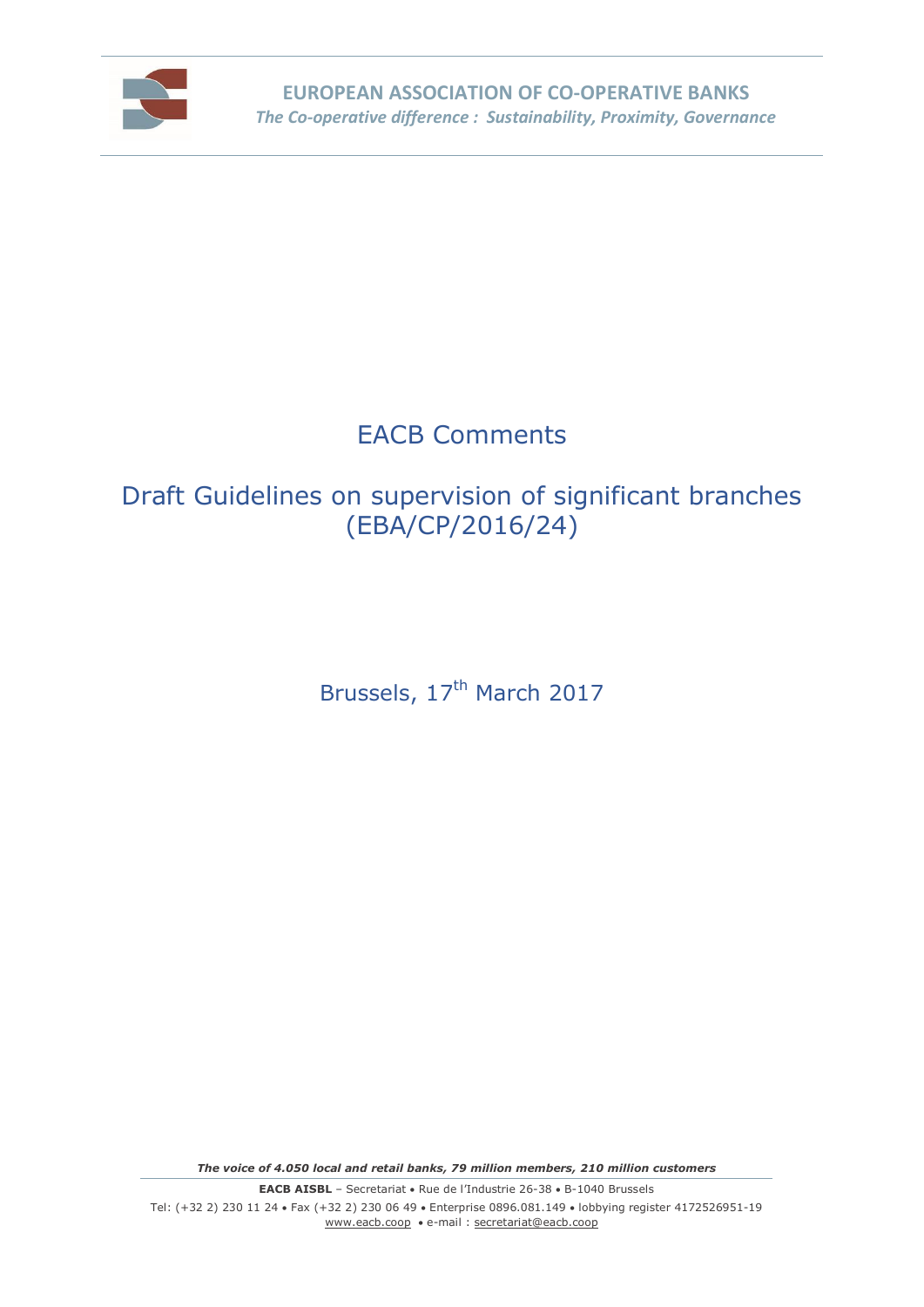

#### **Contact:**

For further information or questions on this paper, please contact:

- Mr. Volker Heegemann, Head of Department [\(v.heegemann@eacb.coop\)](mailto:v.heegemann@eacb.coop)
- Mr. Marco Mancino, Deputy Head of Department, Banking Regulation
- [\(m.mancino@eacb.coop\)](mailto:m.mancino@eacb.coop)

The **European Association of Co-operative Banks** (EACB) is the voice of the cooperative banks in Europe. It represents, promotes and defends the common interests of its 31 member institutions and of co-operative banks in general. Co-operative banks form decentralised networks which are subject to banking as well as co-operative legislation. Democracy, transparency and proximity are the three key characteristics of the cooperative banks' business model. With 4.050 locally operating banks and 68.000 outlets co-operative banks are widely represented throughout the enlarged European Union, playing a major role in the financial and economic system. They have a long tradition in serving 210 million customers, mainly consumers, retailers and communities. The cooperative banks in Europe represent 79 million members and 860.000 employees and have a total average market share of about 20%.

For further details, please visit [www.eacb.coop](http://www.eacb.coop/)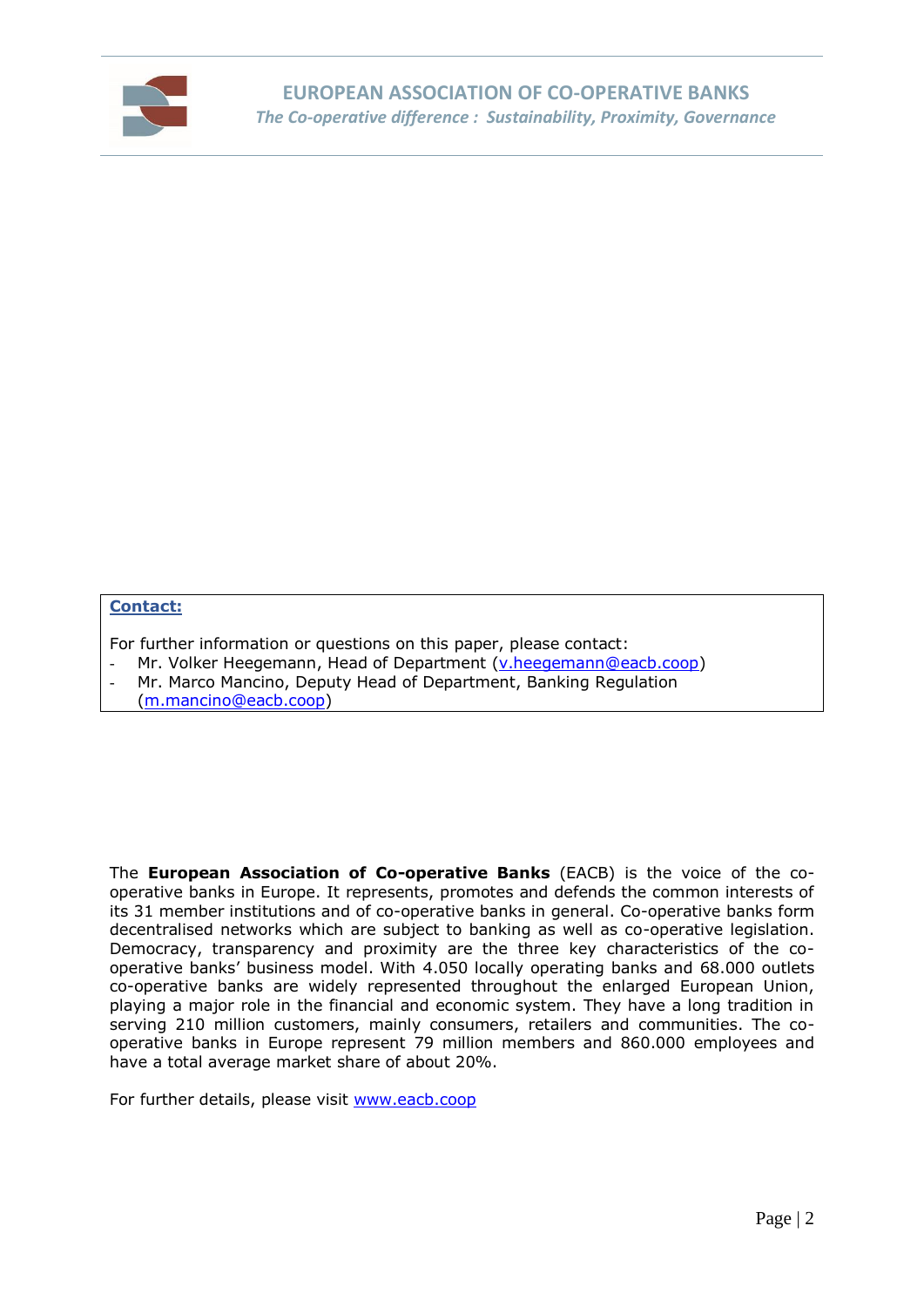

### **Introduction**

The members of the EACB welcome the opportunity to comment on the EBA draft Guidelines on the supervision of significant branches.

Improving the convergence of supervisory practices between home and host supervisors is of the utmost importance in a time of heightened regulatory and economic uncertainty. Moreover, a clear framework for the identification of significant branches by host authorities would allow institutions to form solid expectations and develop consistent practices.

We would like to highlight that branches have no independent legal personality or separate legal status and they form integrally part of their mother company, differently from subsidiaries. Being integrated within the supervisory framework of the credit institution of which they are a part, they should continue to be subject to specific supervision as such. This exercise should rather help in clearly determining the scope of the branches subject to host supervision and, and optimizing, if not minimizing, the burden that host authorities may impose on branches.

Finally, supervisory dialogue with institutions must remain central. In addition to the use of quantitative criteria, exchange between institutions and competent authorities shall be key to determine if a branch is to be considered significant or not. We suggest to include in the GL a clarification in this respect.

### **Answers to specific questions**

Q1: What are the respondents' views on the overall approach to the organisation of supervision of the subset of significant branches with particular importance to the group or institution or to the financial stability in the host Member State (significant-plus branches)?

In the current drafting, the scope set out in the draft GL is unclear in determining to what extent it would apply to significant branches, and significant-plus ones.

First, it should be clarified that the GL would not apply to significant branches of institutions operating in a euro-zone (SSM) Member State different than the one where the parent company operates. NCAs within the SSM should not advocate the use of the GL to be applied on branches of banks already supervised at SSM level.

Within the SSM home and host supervision is harmonised and under the ultimate responsibility of the single supervisor, the ECB. In this situation no national prerogatives are justified while the SSM framework is applicable under ECB's responsibility.

Where either the significant branch or its mother company or both are not located within SSM participating Member States, and even for significant-plus branches, the home authority must remain the leading supervisory authority. It shall maintain the key role in defining and coordinating supervisory actions including those that are carried out by host authorities.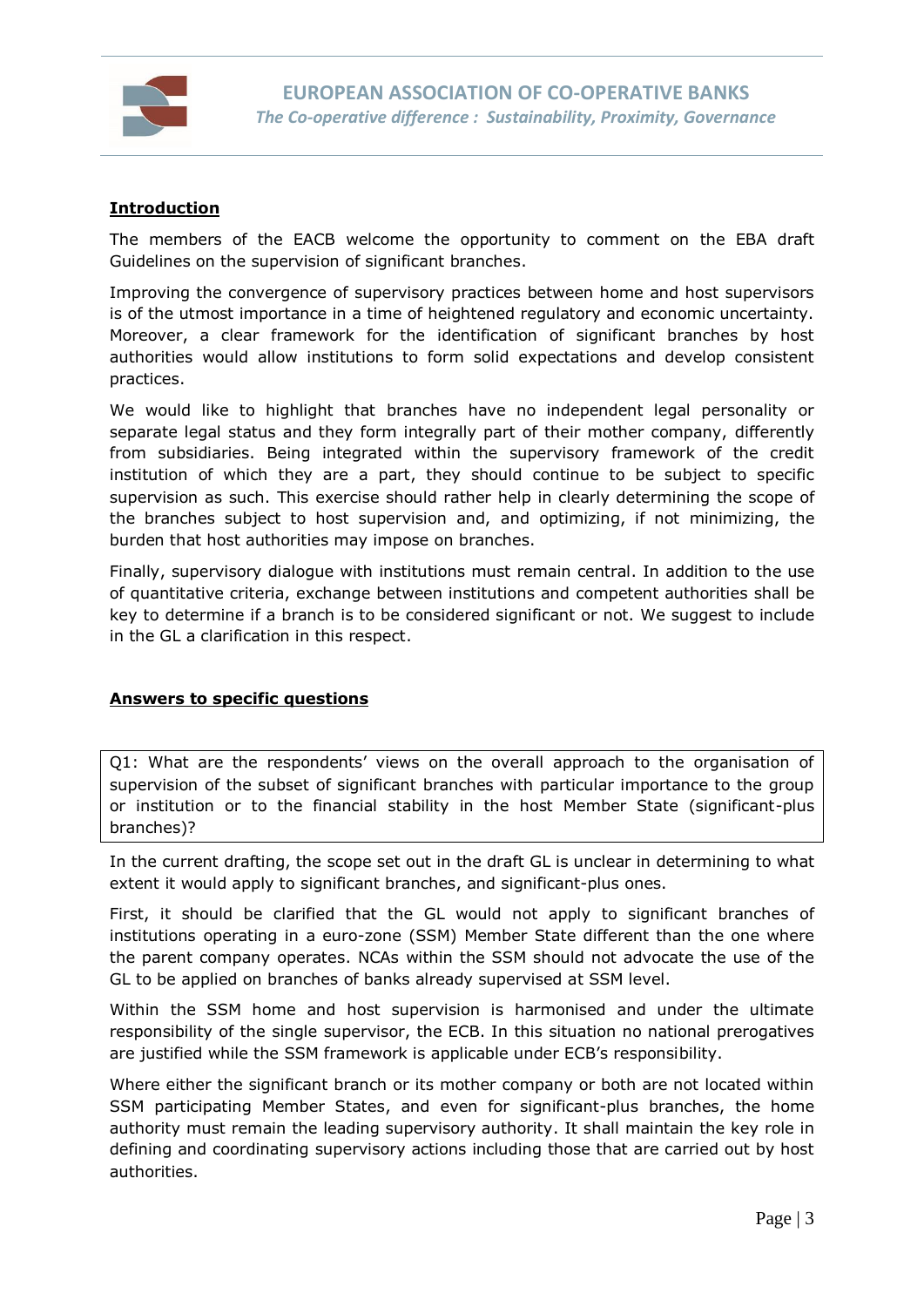

In fact, we would like to stress that assessing a branch on a stand-alone basis could result in a partial risk assessment that does not appropriately picture risks. The branch must be assessed as a part of the entity in order to avoid imposing additional constraints, e.g. where funding models are centralised. Also for recovery or resolution issues, branches cannot be dealt with in isolation from their mother company.

Q2: What are the respondents' views on the approach to and the criteria used for the identification of significant-plus branches (intensification test)?

Overall, we believe that quantitative criteria could be clarified with more precision. Art. 51 CRD IV provides an idea for a set of criteria for identifying significant branches. The draft GL however do not detail this more clearly but rather increase complexity by adding new criteria for identifying so-called significant-plus branches.

As Table 1 of the draft GL indicates, current practices across Member States are heterogeneous. Thus, a lack of certainty and transparency on objective and measurable quantitative criteria for determining significant branches, and significant-plus ones, could trigger host authorities to consider some branches as significant against qualitative considerations.

Transparency is needed also to allow credit institutions to have clear expectations with respect to the status of their branches for supervisory purposes.

Q3: What are the respondents' views on the determination of significance plus of the branch using the methodology for the identification of O-SII and whether such assessment can be meaningfully performed based on the data available to the host competent authorities?

See Q2.

Q4: What are the respondents' views on the proposed approach to introducing branch risk assessment to be performed for significant-plus branches as part of SREP (section 5.1)?

The difference between subsidiaries and branches where the mother company absorbs all losses should be fully recognized. The methodology for the identification of O-SII could be a sensible approach to identify significant-plus branches. However, there is a difference that must be maintained between subsidiaries and branches.

Introducing the SREP approach at branch level would even override the CRR objectives. Also, the GL should not lead to interference with the group recovery plans defined for the parent credit institution (including respective branches), and which are being discussed between home and host supervisors within Recovery Colleges.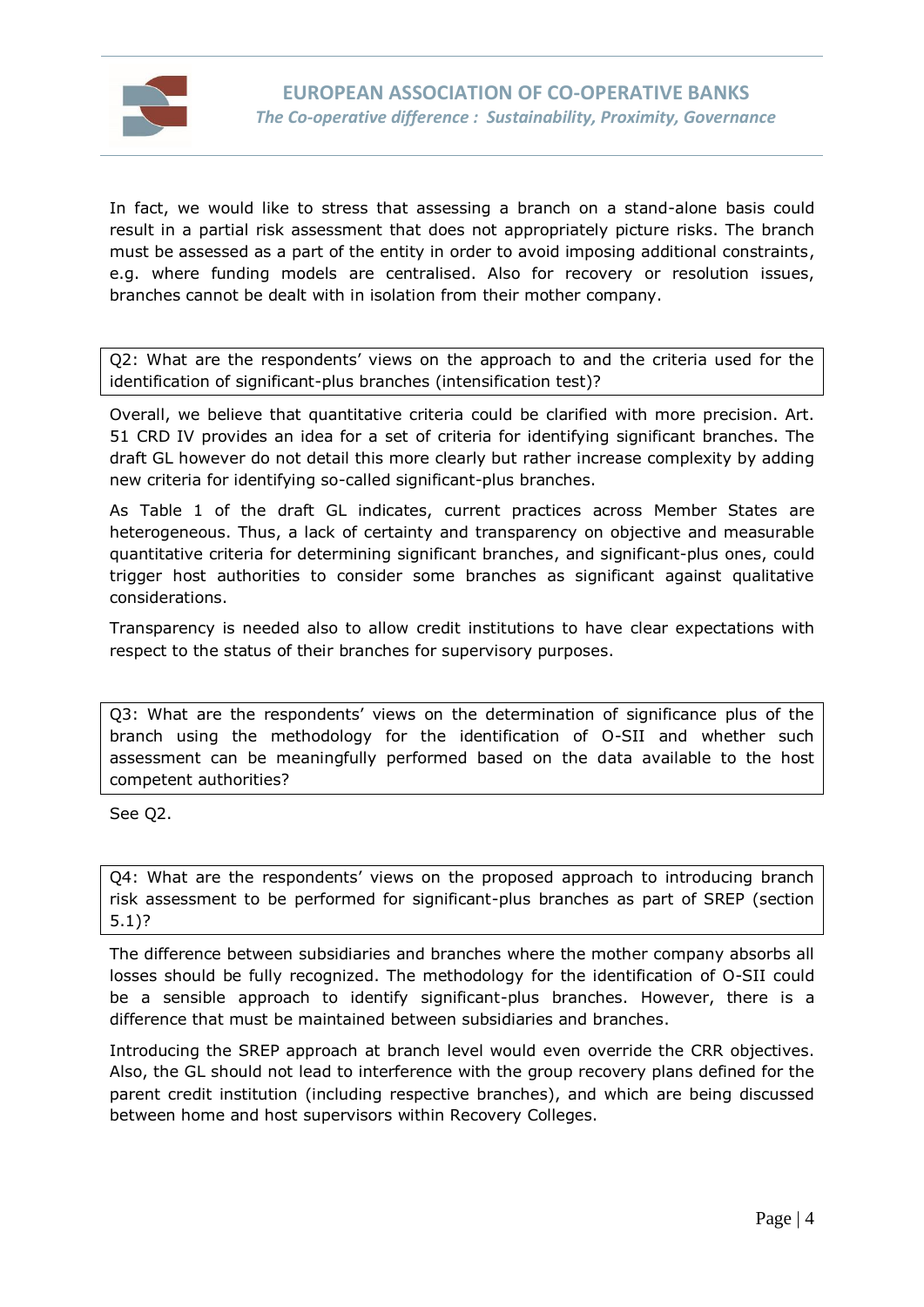

Q5: What are the respondents' views on the proposed approach to the collection and exchange of information needed for the supervision of significant-plus branches (Section 5.4)?

Our Members indicate that the EBA GL would constitute additional burden for institutions despite the intentions stated in the draft. Indeed, all the documentation to be provided by the host to the home authority will necessarily have to be produced by the concerned branch.

Moreover, additional work would be requested due to the intensified supervisory activities in relation to a significant-plus branch and the additional specific on-the-spot checks and inspections. These supervisory activities will necessarily be performed in cooperation (information requests, interviews, etc.) with the institution.

The same goes for the input from the host authority in relation to the recovery plan, as set out in para. 69 of the draft GL. We expect that this would also result in additional information requests to the branch/institution.

We consequently ask the EBA to clarify that any assessment of significance performed by a host supervisor should primarily rely on current and existing regulatory reporting and avoid situations where ad hoc reporting (without any common template) would be required by hosts.

Q6: What are the respondents' views on the proposed approach to the communication framework for a significant-plus branch, including communication with an institution and the branch (Section 5.6)?

---

Q7: What are the respondents' views to the proposed approach to the cooperation between the consolidating supervisors, home and host competent authorities for the purposes of the assessment of recovery plans (Section 5.7)?

In the draft GL, the EBA proposes that home authorities, host authorities and the responsible for supervision on a consolidated basis, shall be able to divide the tasks of the supervisory program of the college and even jointly carry out such supervision.

We understand that the objective is to organize the monitoring work so as to enable the best placed authorities to carry out the relevant tasks, but this shall be done without changing the distribution of powers and responsibilities between the authorities.

It should be avoided that supervision of the significant-plus branches by the home authority shifts massively to a college of supervisors. Certain powers proposed to be conferred to the college (in particular the coordination of the application of sanctions, section 5.5 para. 58, annual meeting with the general management of the branch see section 5.6 para. 62) rather go in this direction.